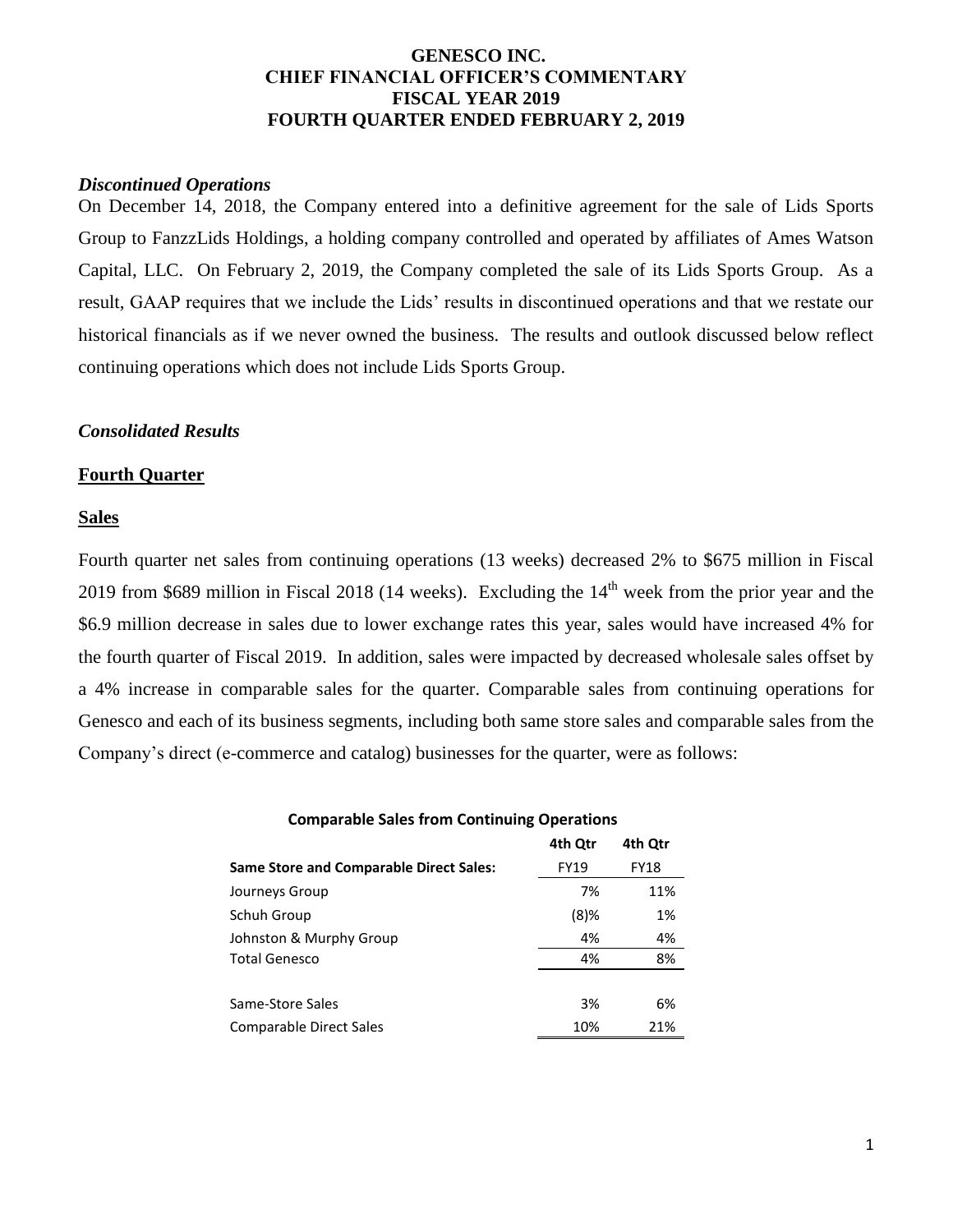## **Gross Margin**

Fourth quarter gross margin was 46.7% this year compared with 46.0% last year, primarily reflecting increased gross margin in Journeys Group, Schuh Group and Licensed Brands, partially offset by decreased gross margin in Johnston & Murphy Group. The increase reflects decreased markdowns for Journeys Group, more full-price selling for Schuh Group, partially offset by increased shipping and warehouse costs and markdowns for Johnston & Murphy Group. Included in last year's gross margin are \$0.1 million in markdowns related to a license termination associated with the Licensed Brands business. Excluding this adjustment from last year, gross margin as a percentage of sales would have been up 60 basis points. A reconciliation of non-GAAP financial measures to the most directly comparable GAAP measure is posted on the Company's website in conjunction with this document.

#### **SG&A**

Selling and administrative expense for the fourth quarter this year was 38.9% compared to 38.1% of sales last year. The increase in expenses as a percentage of sales reflects primarily increased bonus expense as a percentage of sales, partially offset by strong leverage from rent and selling salaries. Included in this year's expenses are \$5.7 million of bonus related to the sale of Lids Sports Group. Included in last year's expenses are \$0.5 million of income from a cancelled license in Johnston & Murphy Group, partially offset by \$0.2 million of expense related to reductions in force in Licensed Brands. Excluding these adjustments, selling and administrative expenses as a percentage of sales would have decreased 10 basis points to 38.1% versus 38.2% last year. A reconciliation of non-GAAP financial measures to the most directly comparable GAAP measure is posted on the Company's website in conjunction with this document.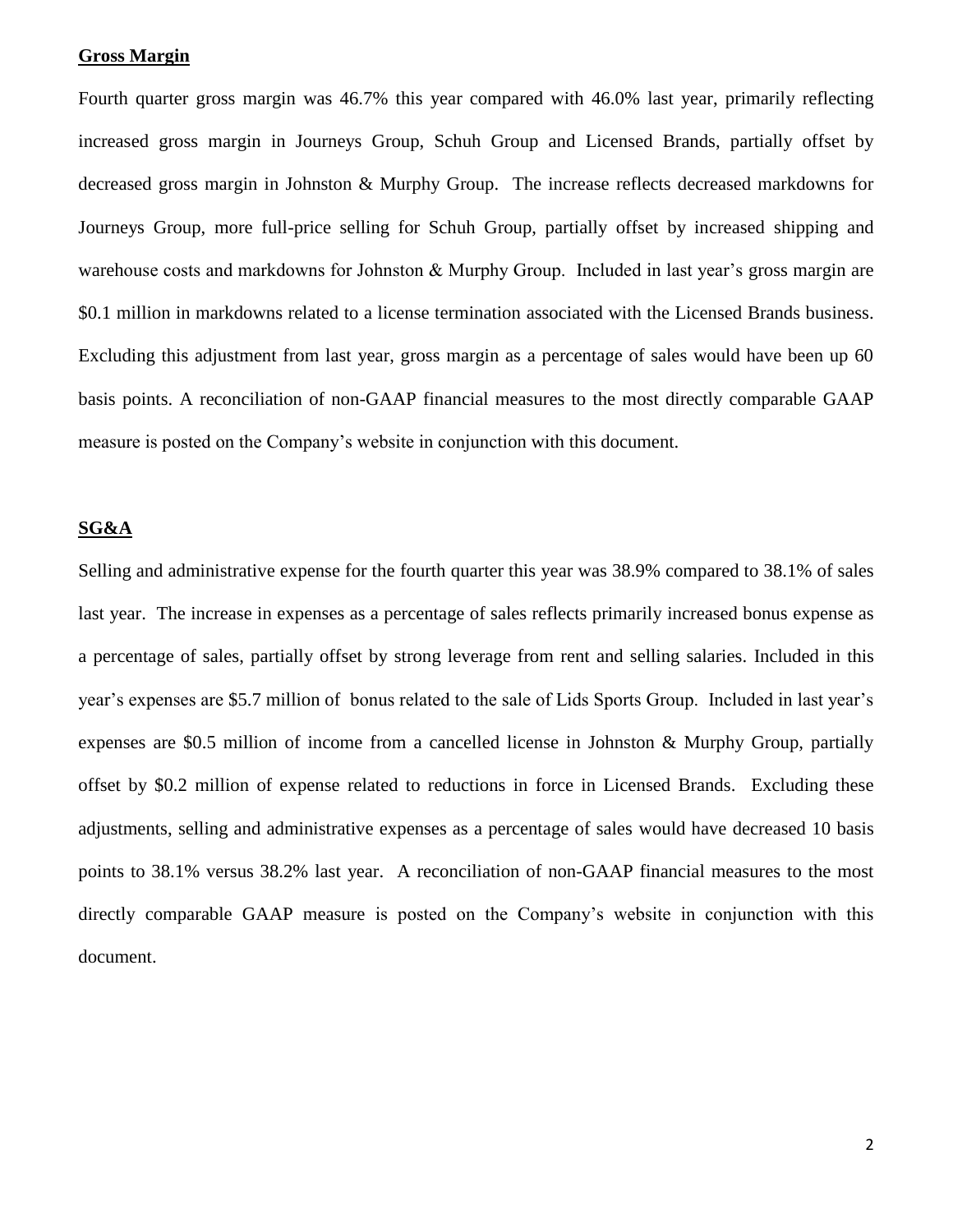# **Asset Impairment and Other Items**

The asset impairment and other charge of \$2.2 million for the fourth quarter of Fiscal 2019 includes \$2.1 million for asset impairments and \$0.1 million for hurricane losses. The previous year's fourth quarter asset impairment and other charge of \$6.5 million included a \$5.2 million licensing termination expense and \$1.3 million for asset impairments. The asset impairment and other charges mentioned above are referred to as "Excluded Items" in the discussion below.

## **Operating Income**

Genesco's operating income for the fourth quarter was \$50.6 million this year compared with \$48.1 million last year. The bonus related to the sale of Lids Sports Group this year and markdowns related to the license termination plus the income from a cancelled license, partially offset by expenses related to the reductions in force last year, are collectively referred to as "Additional Excluded Items" in both periods. Adjusted for the Excluded Items and Additional Excluded Items in both periods, operating income for the fourth quarter was \$58.5 million this year compared with \$54.4 million last year. Adjusted operating margin was 8.7% of sales in the fourth quarter of Fiscal 2019 and 7.9% last year. A reconciliation of non-GAAP financial measures to the most directly comparable GAAP measure is posted on the Company's website in conjunction with this document.

#### **Interest Expense**

Net interest expense for the fourth quarter decreased 76% to \$0.4 million compared to \$1.5 million last year resulting from decreased average revolver borrowings during the fourth quarter this year.

# **Pretax Earnings**

Pretax earnings for the quarter were \$50.0 million in Fiscal 2019 compared to \$46.6 million last year. Included in Fiscal 2019's pretax earnings is a \$0.6 million loss on the early retirement of debt related to the reduction in the Company's line of credit in conjunction with the sale of Lids Sports Group, partially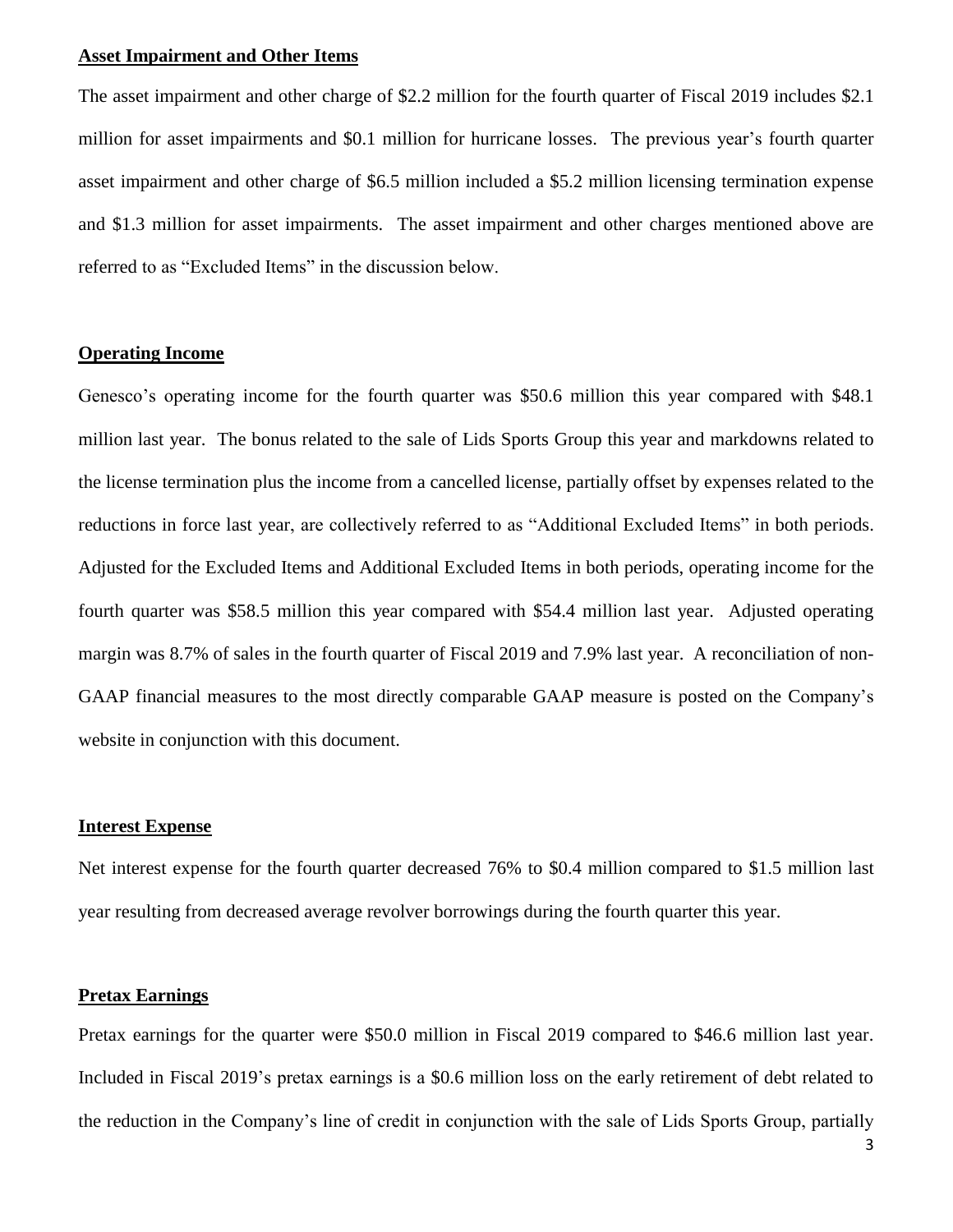offset by a \$0.3 million gain in other components of net periodic benefit cost related to a plan change in early retiree benefits. Adjusted for the Excluded Items and Additional Excluded Items in both years and the loss on early retirement of debt in Fiscal 2019, pretax earnings for the quarter were \$58.4 million in Fiscal 2019 compared to \$52.9 million last year. A reconciliation of non-GAAP financial measures to the most directly comparable GAAP measure is posted on the company's website in conjunction with this document.

#### **Taxes**

The effective tax rate for the quarter was 40.6% in Fiscal 2019 compared to -3.9% last year. The adjusted tax rate, reflecting the exclusion of the Excluded Items and Additional Excluded Items in both years and the loss on early retirement of debt in Fiscal 2019, was 27.5% in Fiscal 2019 compared to 32.5% last year. The lower adjusted tax rate for this year reflects a lower U.S. federal tax rate following the passage of the Tax Cut and Jobs Act in December 2017, partially offset by the inability to recognize a tax benefit for certain overseas losses. A reconciliation of non-GAAP financial measures to the most directly comparable GAAP measure is posted on the company's website in conjunction with this document.

# **Earnings From Continuing Operations After Taxes**

Earnings from continuing operations were \$29.7 million, or \$1.53 per diluted share, in the fourth quarter of Fiscal 2019, compared to \$48.4 million, or \$2.51 per diluted share, in the fourth quarter last year. Adjusted for the Excluded Items and Additional Excluded Items in both periods, the loss on early retirement of debt in Fiscal 2019 and using the adjusted tax rates, fourth quarter earnings from continuing operations were \$42.4 million, or \$2.18 per diluted share in Fiscal 2019, compared with \$35.7 million, or \$1.85 per diluted share, last year. A reconciliation of non-GAAP financial measures to the most directly comparable GAAP measure is posted on the company's website in conjunction with this document.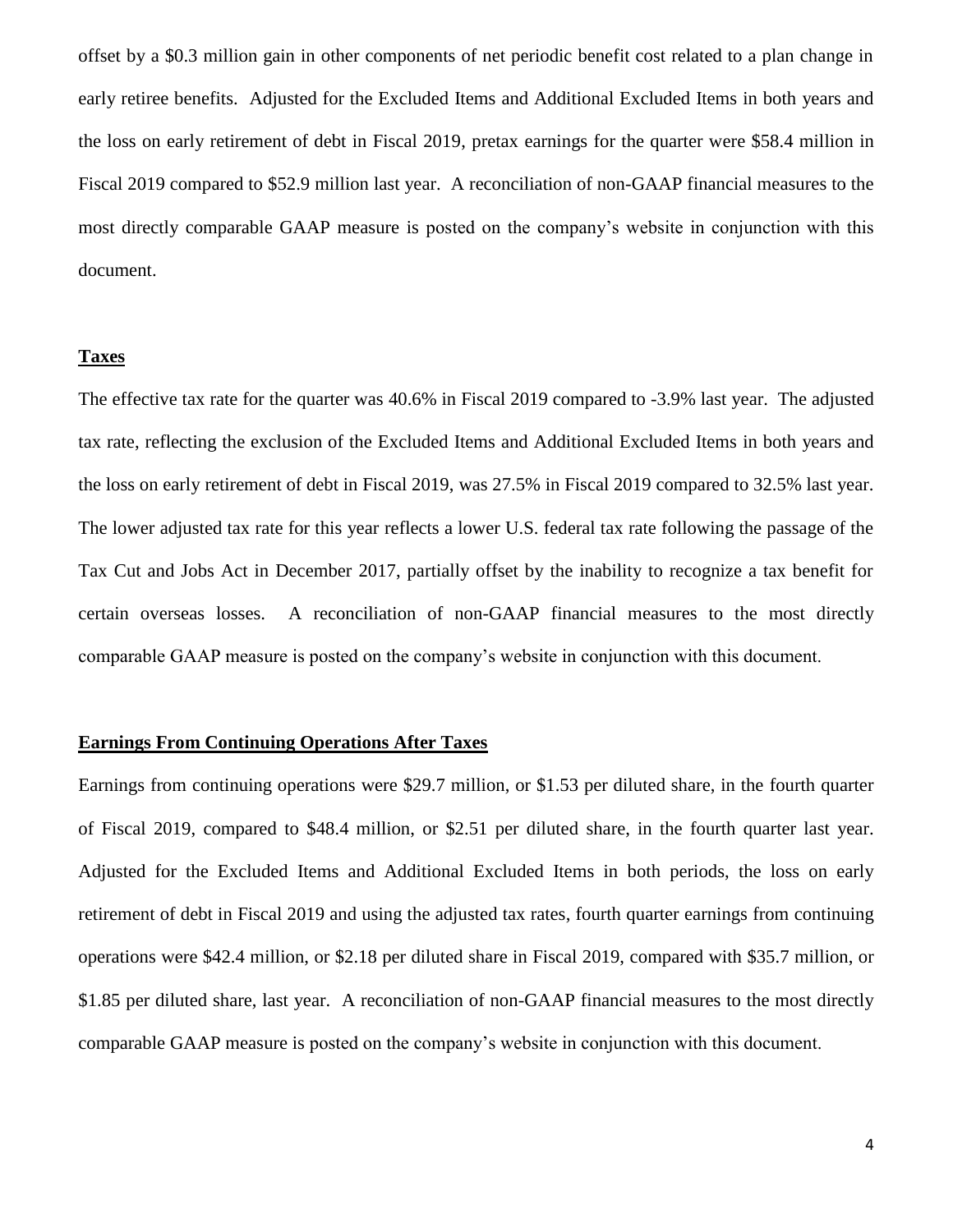## **Fiscal Year 2019**

Net sales from continuing operations increased 3% to \$2.19 billion in Fiscal 2019 (52 weeks) from \$2.13 billion in Fiscal 2018 (53 weeks).

Same store sales for the year increased 4% and comparable direct sales increased 10%. Comparable sales, including both same store sales and comparable direct sales, increased 5% for Fiscal 2019.

For the full year, operating income was \$81.8 million compared to \$74.4 million the previous year. Adjusting for the Excluded Items and Additional Excluded Items in both periods and \$0.3 million of transition expenses for Little Burgundy in Fiscal 2018, adjusted operating income was \$90.7 million for Fiscal 2019, compared to \$82.3 million the previous year. A reconciliation of non-GAAP financial measures to the most directly comparable GAAP measures is posted on the Company's website in conjunction with this document.

Diluted earnings (loss) per share from continuing operations for Fiscal 2019 increased to \$2.63 from \$1.90 for Fiscal 2018. Adjusted for the Excluded Items and Additional Excluded Items in both periods, the loss on early retirement of debt in Fiscal 2019 and transition expenses for Little Burgundy in Fiscal 2018, adjusted earnings per share were \$3.28 in Fiscal 2019 compared with \$2.67 in Fiscal 2018. A reconciliation of non-GAAP financial measures to the most directly comparable GAAP measures is posted on the Company's website in conjunction with this document.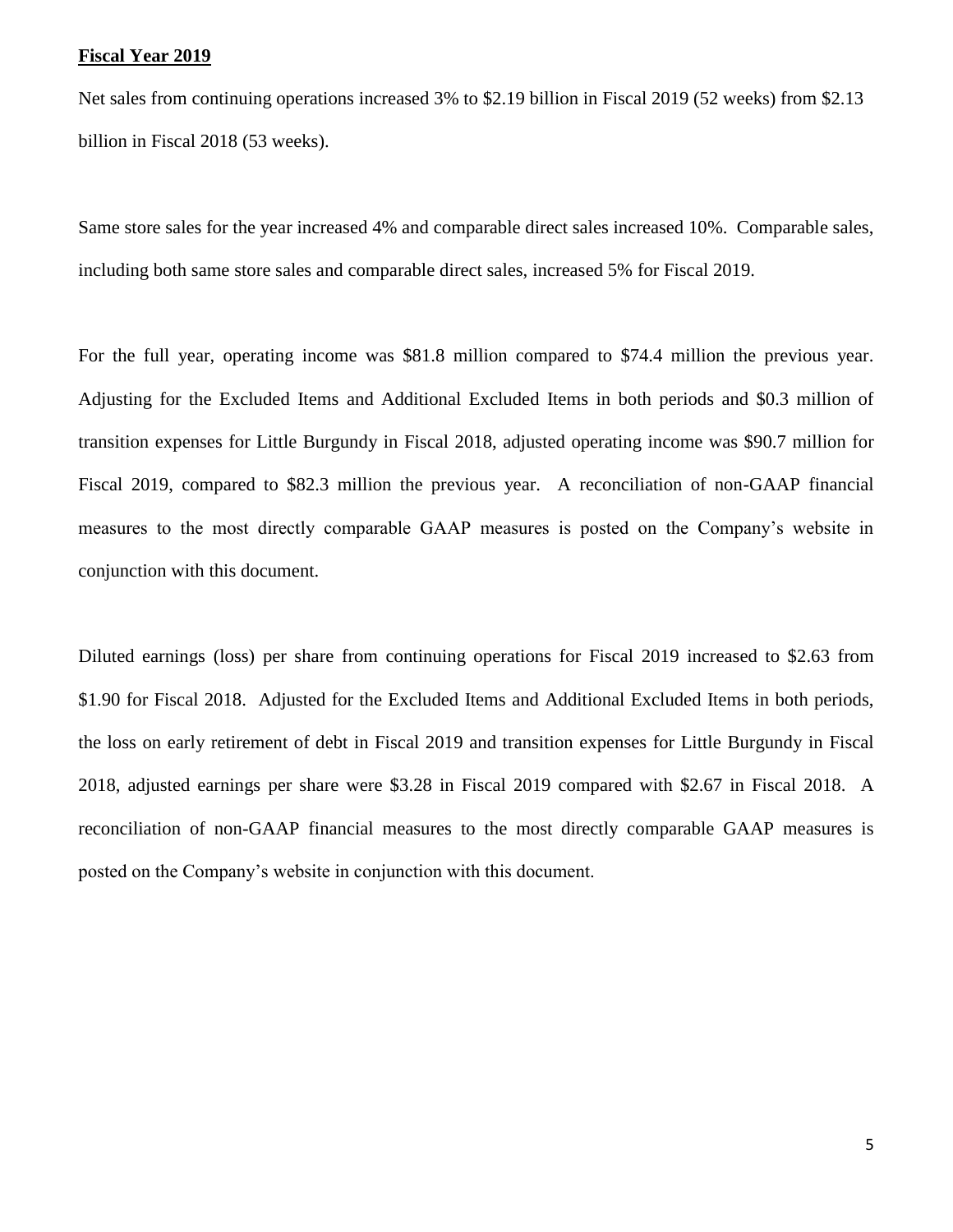#### *Segment Results for the Fourth Quarter*

#### **Journeys Group**

Journeys Group's sales for the quarter increased 2.3% to \$463 million from \$453 million last year, reflecting a 7% increase in comparable sales, partially offset by an extra week of sales in Fiscal 2018 because Fiscal 2018 was a 53-week year. Higher conversion and improved ticket size contributed to the higher comparable sales. Combined comparable sales increased 7% for the fourth quarter of Fiscal 2019 compared with an 11% increase last year.

Gross margin for the Journeys Group increased 60 basis points in the quarter due primarily to decreased markdowns. The Journeys Group's adjusted SG&A expense decreased 140 basis points as a percent of sales for the fourth quarter, reflecting leverage of rent expense and selling salaries, partially offset by increased bonus expense.

The Journeys Group's adjusted operating income for the fourth quarter of Fiscal 2019 was \$56.1 million, or 12.1% of sales, compared to \$46.0 million, or 10.2% of sales, last year.

For Fiscal 2019, the Group's sales increased 6.8% to \$1.42 billion from \$1.33 billion last year. Comparable sales increased 8% for Fiscal 2019. Adjusted operating income was \$100.8 million, or 7.1% of sales, up from \$74.4 million, or 5.6% of sales, last year. A reconciliation of non-GAAP financial measures to the most directly comparable GAAP measures is posted on the Company's website in conjunction with this document.

## **Schuh Group**

Schuh Group's sales for the quarter decreased 15.2% to \$109 million, compared to \$128 million last year. Schuh Group's sales decrease reflects an 8% decrease in comparable sales, a \$5.4 million decrease due to changes in exchange rates during the fourth quarter this year compared to the same period last year and an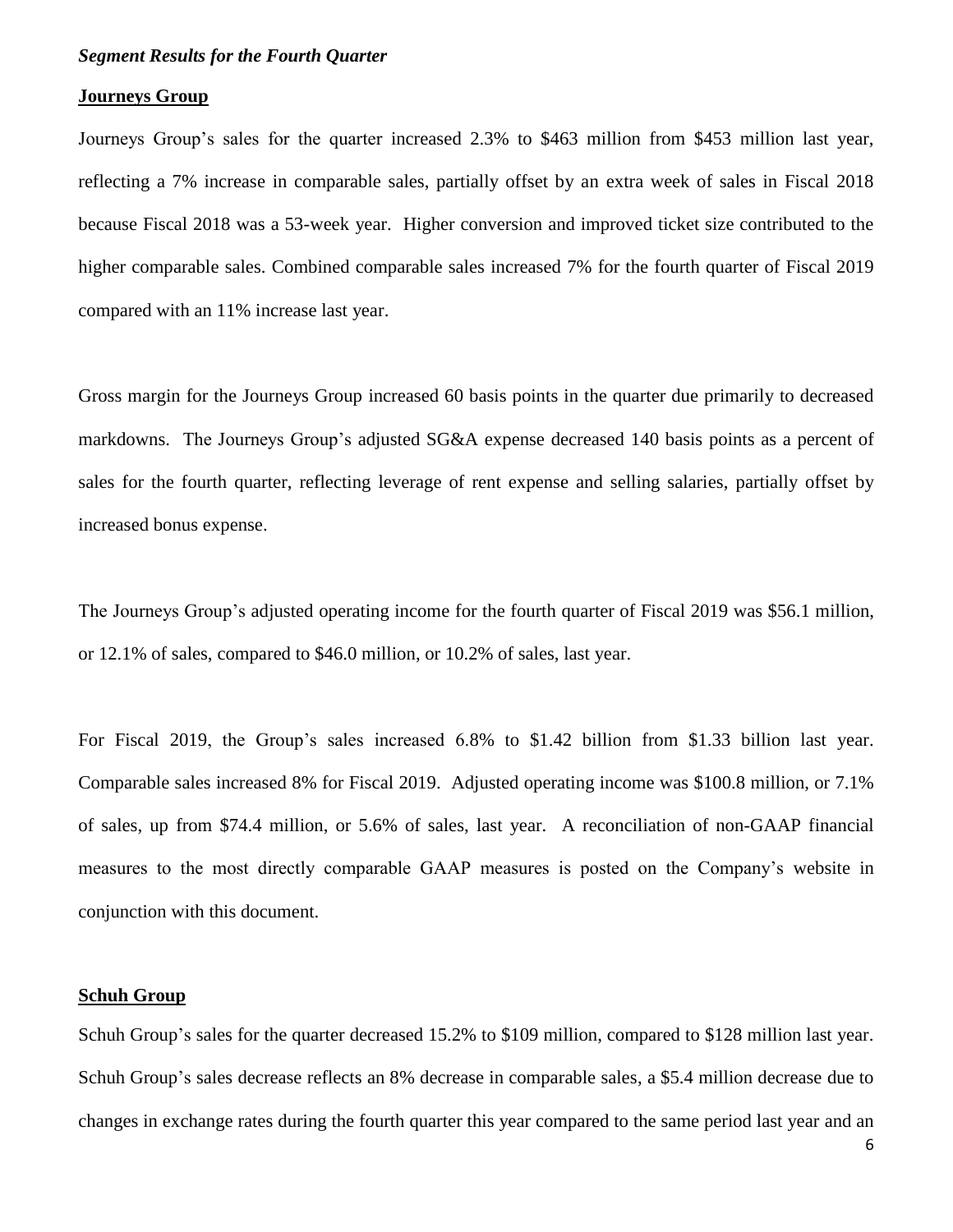extra week of sales in Fiscal 2018 because Fiscal 2018 was a 53-week year, partially offset by a 1% increase in the Group's average stores operated during the quarter compared to last year. Lower traffic and conversion contributed to the negative comparable sales. Total comparable sales decreased 8% compared to a 1% increase in comparable sales last year.

Gross margin for Schuh Group increased 60 basis points in the quarter due primarily to lower promotional sales. Schuh Group's SG&A expense increased 400 basis points reflecting the inability to leverage expenses due to negative comparable sales for the quarter.

Schuh Group's operating income for the fourth quarter of Fiscal 2019 was \$4.1 million, or 3.8% of sales compared with \$9.2 million, or 7.2% of sales last year.

For Fiscal 2019, the Group's sales decreased 5.2% to \$383 million from \$404 million last year. Comparable sales decreased 8% for Fiscal 2019, while the average number of Schuh stores increased 5% for the year. Schuh Group's sales were positively impacted by \$4.8 million for the year by changes in exchange rates. Operating income was \$3.8 million, or 1.0% of sales, compared to \$20.1 million, or 5.0% of sales, last year.

#### **Johnston & Murphy Group**

Johnston & Murphy Group's fourth quarter sales decreased 3.4%, to \$89 million, compared to \$92 million in the fourth quarter last year. The sales decrease reflects a 13% decrease in Johnston & Murphy wholesale sales and an extra week of sales in Fiscal 2018 since Fiscal 2018 was a 53-week year, partially offset by a 4% increase in comparable sales and a 2% increase in the average number of stores operated for the quarter. Better conversion and higher average ticket size also contributed to the increased comparable sales. Comparable sales increased 4% in the previous year's fourth quarter.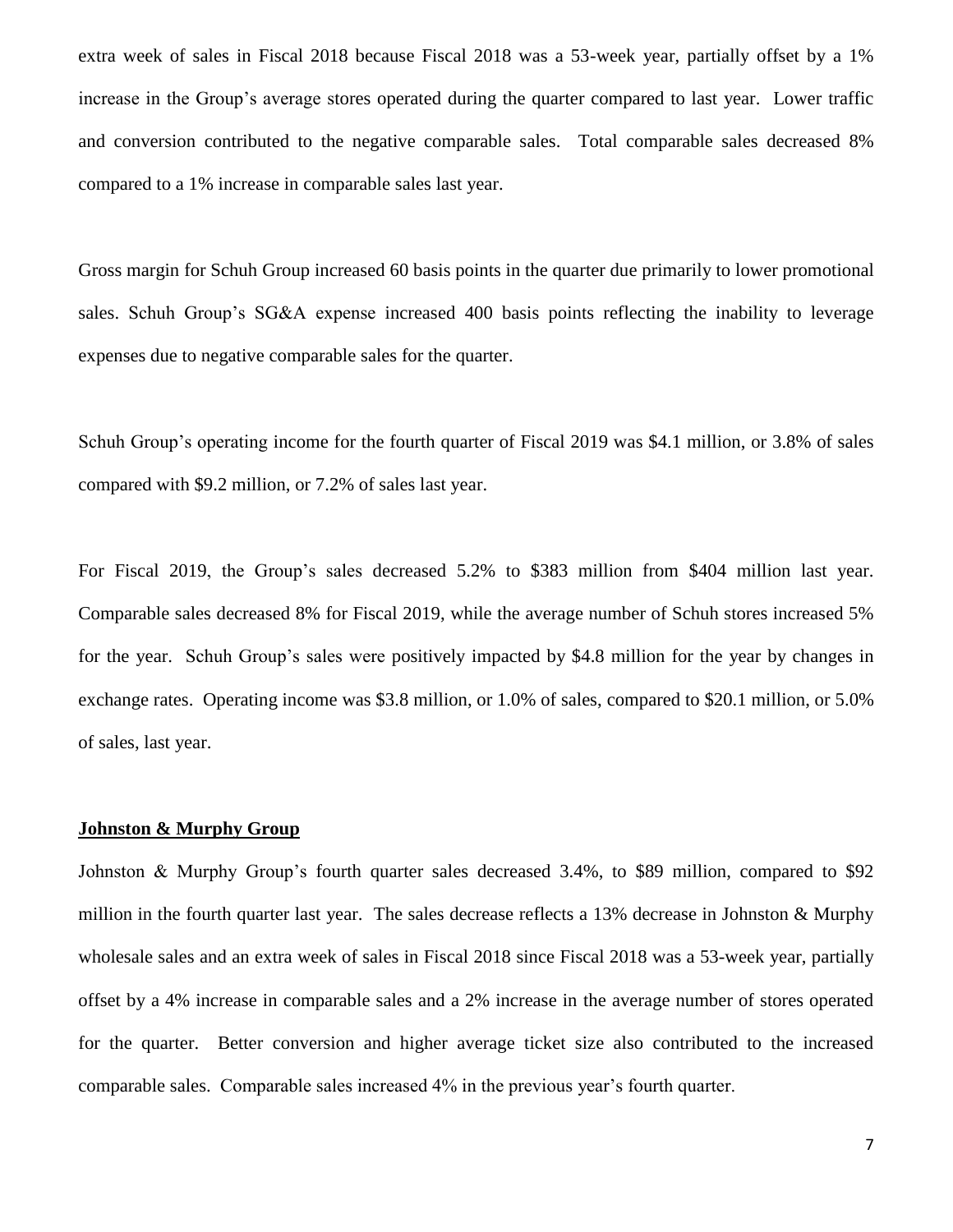Johnston & Murphy's gross margin for the Group decreased 60 basis points in the quarter primarily due to increased markdowns and shipping and warehouse expense. Adjusted SG&A expense as a percent of sales decreased 190 basis points due to leveraging of occupancy, marketing, compensation and bonus expenses.

The Group's adjusted operating income for the fourth quarter of Fiscal 2019 was \$9.7 million or 10.9% of sales, compared to \$8.8 million, or 9.6% of sales last year.

For Fiscal 2019, the Group's sales increased 3.0% to \$313 million from \$304 million last year. Comparable sales increased 7% for Fiscal 2019. Adjusted operating income was \$20.4 million, or 6.5% of sales, compared to \$18.9 million, or 6.2% of sales, last year. A reconciliation of non-GAAP financial measures to the most directly comparable GAAP measures is posted on the Company's website in conjunction with this document.

# **Licensed Brands**

Licensed Brands' sales decreased 9.4% to \$14 million in the fourth quarter of Fiscal 2019, compared to \$16 million in the fourth quarter last year, reflecting primarily decreased sales of Dockers Footwear and the closeout of the Bass license.

Licensed Brands' adjusted gross margin was up 280 basis points due to more direct to consumer shipments.

Adjusted SG&A expense as a percent of sales decreased significantly due to decreased royalty, compensation, marketing, bad debt and other expenses.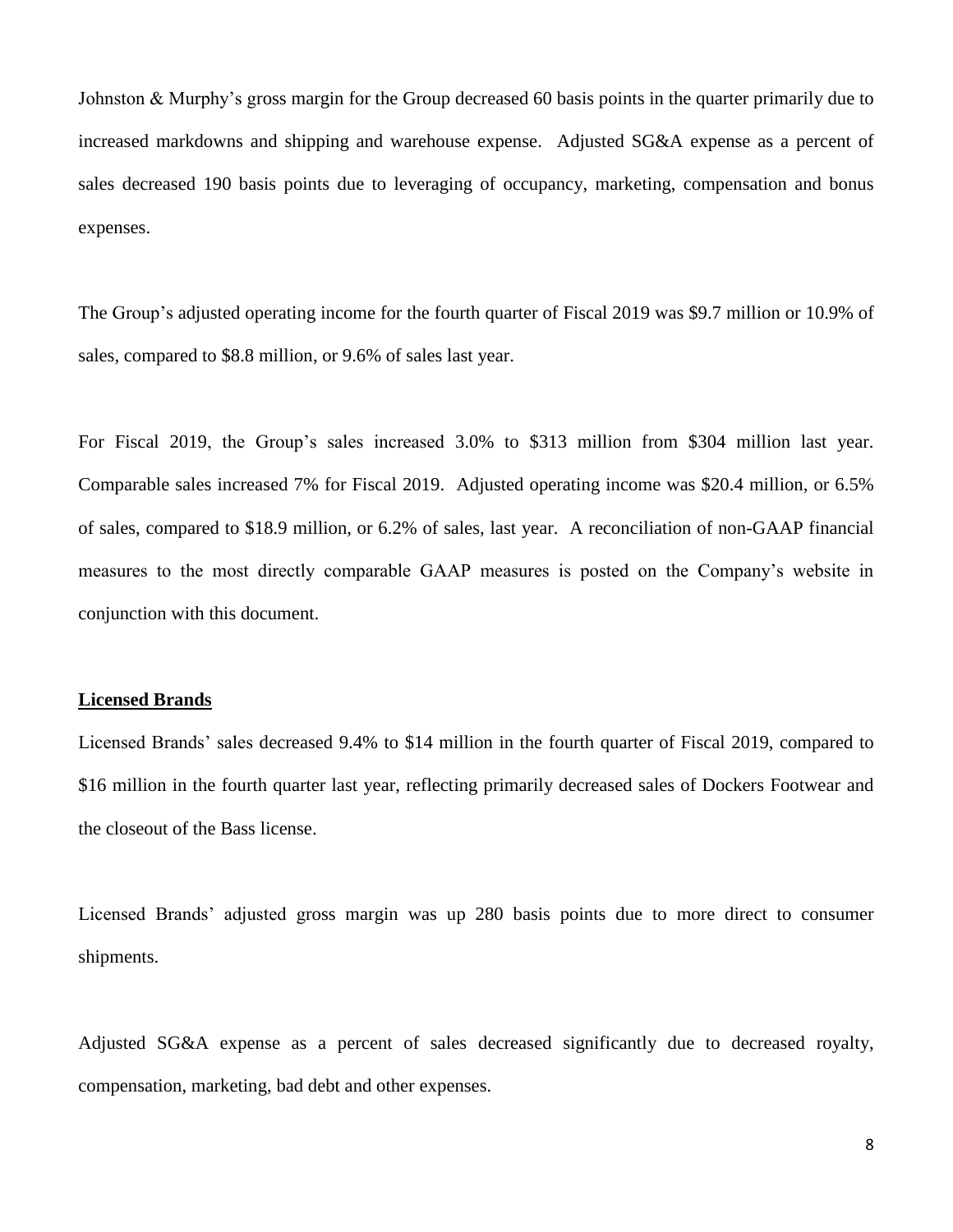The adjusted operating loss for the fourth quarter of Fiscal 2019 was (\$0.1) million or (0.8%) of sales, compared to (\$2.2) million, or (14.1%) of sales, last year.

For Fiscal 2019, Licensed Brands' sales decreased 19.2% to \$73 million from \$90 million last year. The adjusted operating loss was (\$0.5) million, or (0.7%) of sales, compared to \$0.0 million, or 0.0% of sales, last year. A reconciliation of non-GAAP financial measures to the most directly comparable GAAP measure is posted on the Company's website in conjunction with this document.

#### **Corporate**

Corporate expenses were \$19.2 million or 2.8% of sales for the fourth quarter of Fiscal 2019, compared to \$13.9 million or 2.0% of sales, last year. Adjusted for the applicable Excluded Items and Additional Excluded Items, corporate expenses were \$11.3 million this year compared to \$7.4 million last year, reflecting increased bonus expense. A reconciliation of non-GAAP financial measures to the most directly comparable GAAP measures is posted on the Company's website in conjunction with this document.

#### *Balance Sheet*

#### **Cash**

Cash at the end of the fourth quarter was \$167 million compared with \$40 million last year. We ended the quarter with \$9 million in U.K. debt, compared with \$19 million in U.K. debt last year. Domestic revolver borrowings were \$57 million at the end of the fourth quarter this year compared to \$69 million for the fourth quarter last year. The domestic revolver borrowings included \$14 million related to Genesco (UK) Limited and \$43 million related to GCO Canada, with no U.S. dollar borrowings at the end of the fourth quarter of Fiscal 2019.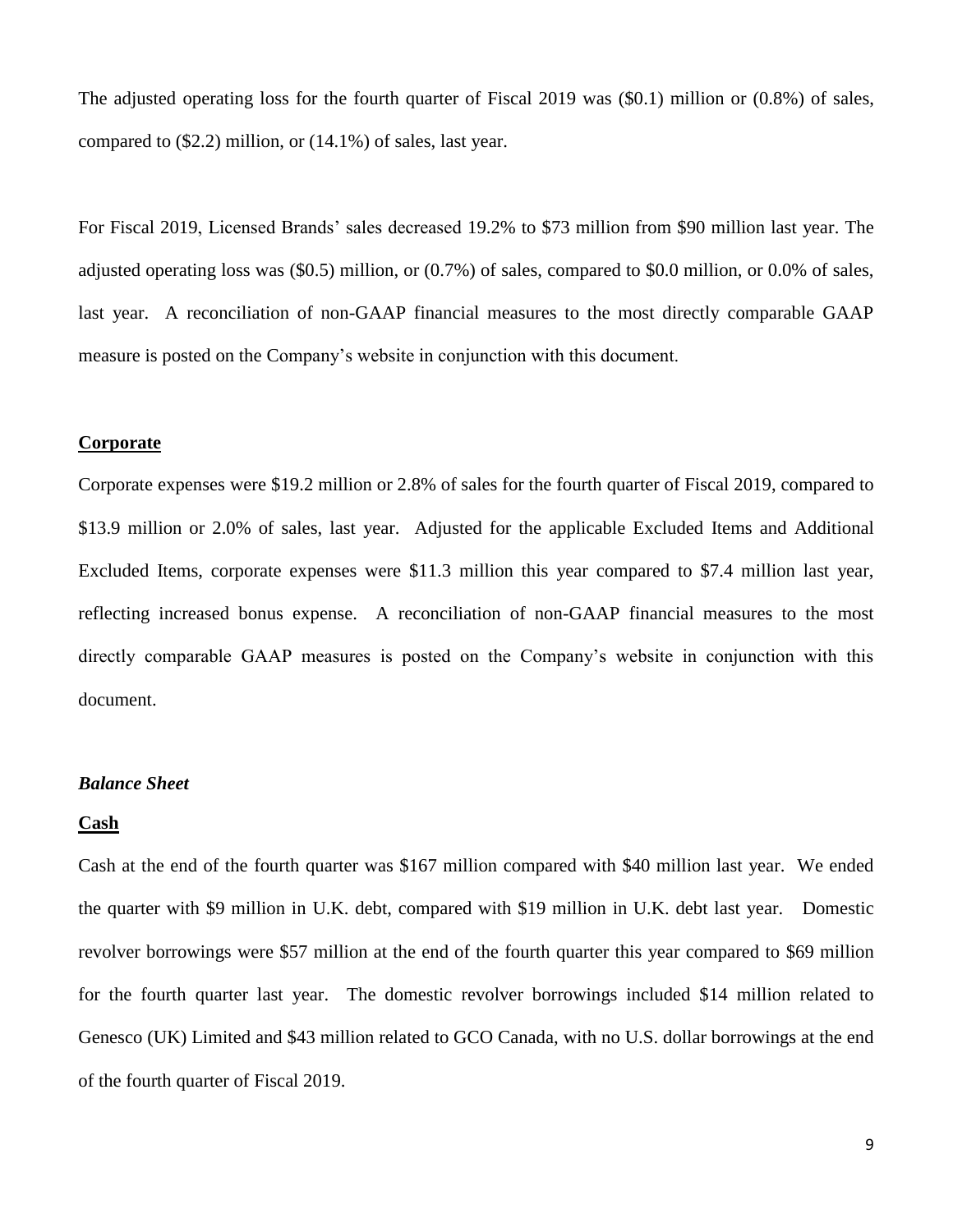We repurchased 968,375 shares in the fourth quarter of Fiscal 2019 for a cost of approximately \$45.9 million at an average price of \$47.45 per share, as part of a \$125 million share repurchase program approved by the Board of Directors in December 2018. We repurchased shares only during the fourth quarter of Fiscal 2019. For Fiscal 2020, through March 8, 2019, we have repurchased 584,465 shares for approximately \$26.4 million at an average price of \$45.10 per share, leaving approximately \$52.7 million available to repurchase under the current authorization. We repurchased 275,300 shares in Fiscal 2018 for a cost of about \$16.2 million at an average price of \$58.71 per share.

# **Inventory**

Inventories decreased 5% in the fourth quarter of Fiscal 2019 on a year-over-year basis. Retail inventory per square foot decreased 4%.

## *Capital Expenditures and Store Count*

For the fourth quarter, capital expenditures were \$8 million and depreciation and amortization was \$13 million. During the quarter, we opened eight new stores and closed 33 stores. We ended the quarter with 1,512 stores compared with 1,535 stores at the end of the fourth quarter last year, or a decrease of 1%. Square footage was down 1% on a year-over-year basis. The store count as of February 2, 2019 included:

| <b>Total Stores</b>                             | 1,512 |
|-------------------------------------------------|-------|
| (including 8 stores in Canada)                  |       |
| Johnston & Murphy Stores and Factory stores     | 183   |
| <b>Schuh Stores</b>                             | 136   |
| Journeys Kidz stores                            | 239   |
| Little Burgundy                                 | 41    |
| Journeys stores (including 46 stores in Canada) | 913   |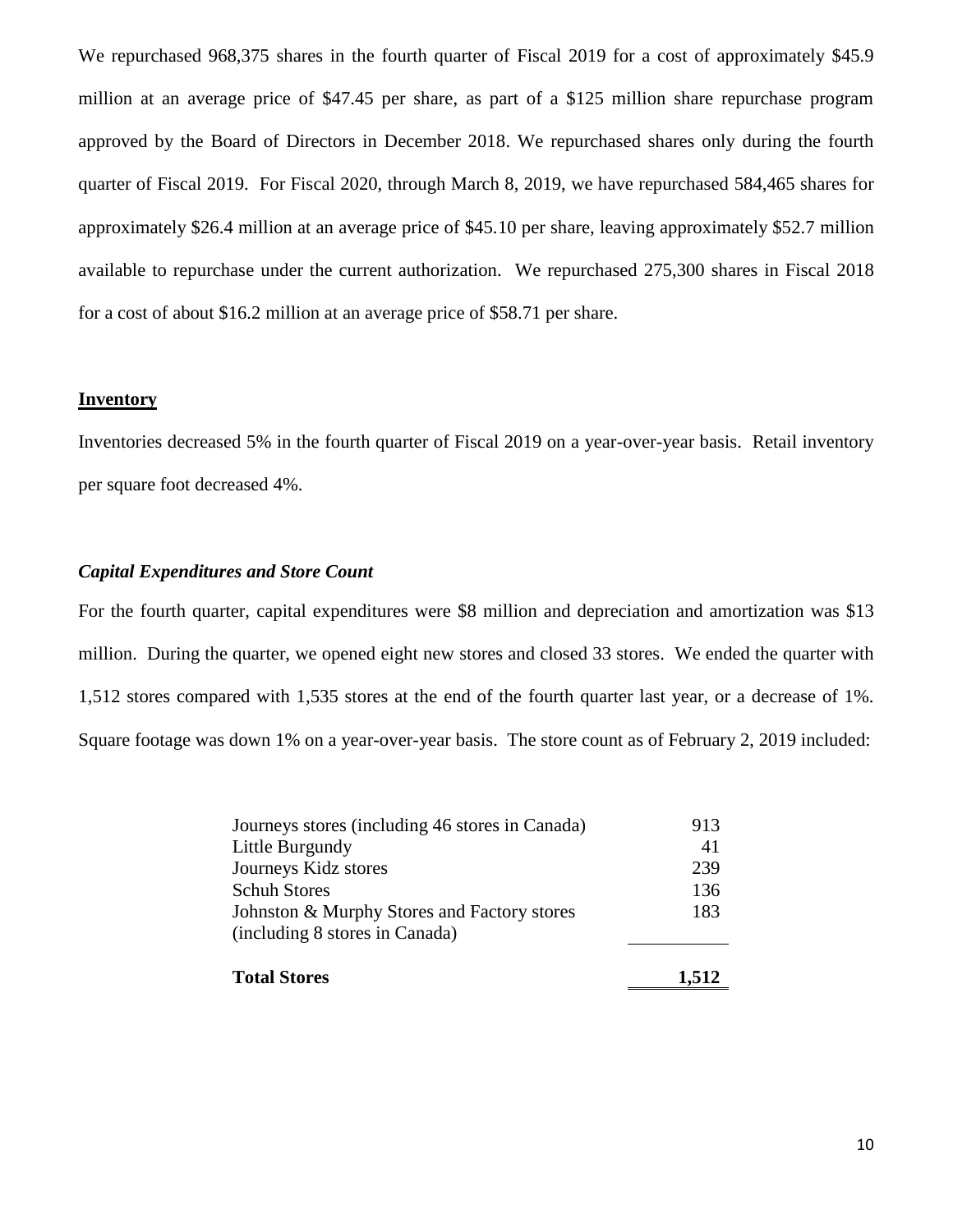For Fiscal 2020, we are forecasting capital expenditures of approximately \$45 million and depreciation and amortization of about \$52 million. Projected square footage is expected to decrease approximately 1% for Fiscal 2020. Our current store openings and closing plans by chain are as follows:

|                                    | <b>Actual</b><br><b>Jan 2019</b> | Projected<br><b>New</b> | Projected<br><b>Closings</b> | Projected<br><b>Jan 2020</b> |
|------------------------------------|----------------------------------|-------------------------|------------------------------|------------------------------|
| <b>Journeys Group</b>              | 1,193                            | 20                      | (27)                         | 1,186                        |
| Journeys stores (U.S.)             | 867                              | 8                       | (24)                         | 851                          |
| Journeys stores (Canada)           | 46                               | $\overline{0}$          |                              | 46                           |
| Little Burgundy                    | 41                               | $\overline{0}$          |                              | 41                           |
| Journeys Kidz stores               | 239                              | 12                      | (3)                          | 248                          |
| <b>Johnston &amp; Murphy Group</b> | 183                              | 8                       | (5)                          | 186                          |
| <b>Schuh Group</b>                 | 136                              | 3                       | (8)                          | 131                          |
| <b>Total Stores</b>                | 1,512                            | 31                      | (40)                         | 1,503                        |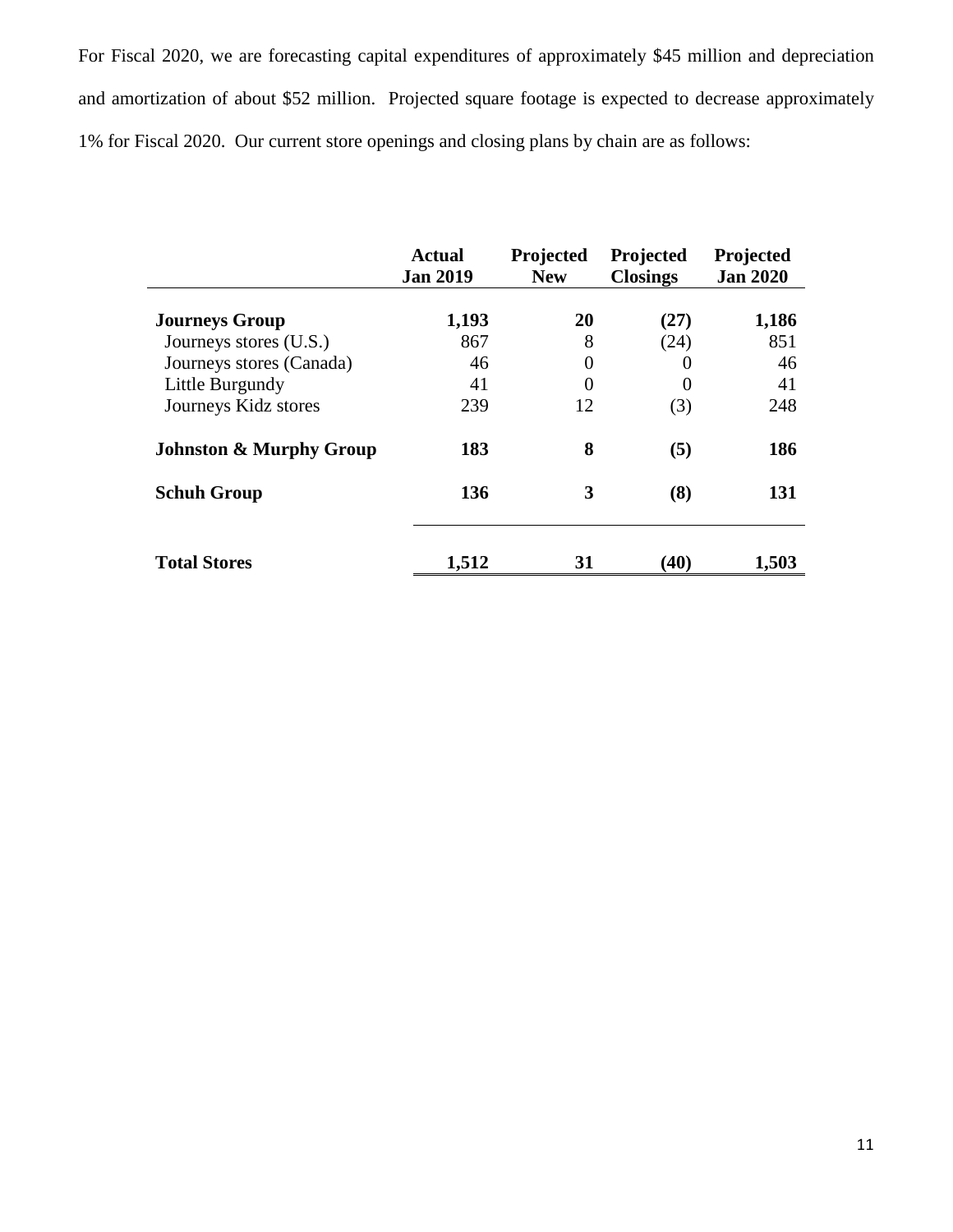# *Comparable Sales Assumptions in Fiscal 2020 Guidance*

Our guidance for Fiscal 2020 assumes comparable sales (including both same store sales and comparable direct sales) for each retail segment by quarter as follows:

|                            | <b>Guidance</b> | <b>Guidance</b> | <b>Guidance</b> | <b>Guidance</b> |             |
|----------------------------|-----------------|-----------------|-----------------|-----------------|-------------|
|                            | Q <sub>1</sub>  | Q2              | Q <sub>3</sub>  | Q <sub>4</sub>  | <b>FY20</b> |
| Journeys Group             | $0 - 1\%$       | $1 - 2\%$       | $1 - 2\%$       | $1 - 2\%$       | $1 - 2\%$   |
| Schuh Group                | $(3) - 1\%$     | $(4)-0%$        | $(4) - 0\%$     | $(3)-0%$        | $(4)-0%$    |
| Johnston & Murphy<br>Group | $2 - 3%$        | $2 - 3\%$       | $2 - 3\%$       | $2 - 3\%$       | $2 - 3%$    |
| <b>Total Genesco</b>       | $0 - 1\%$       | $0 - 2\%$       | $1 - 2\%$       | $1 - 2\%$       | $1 - 2\%$   |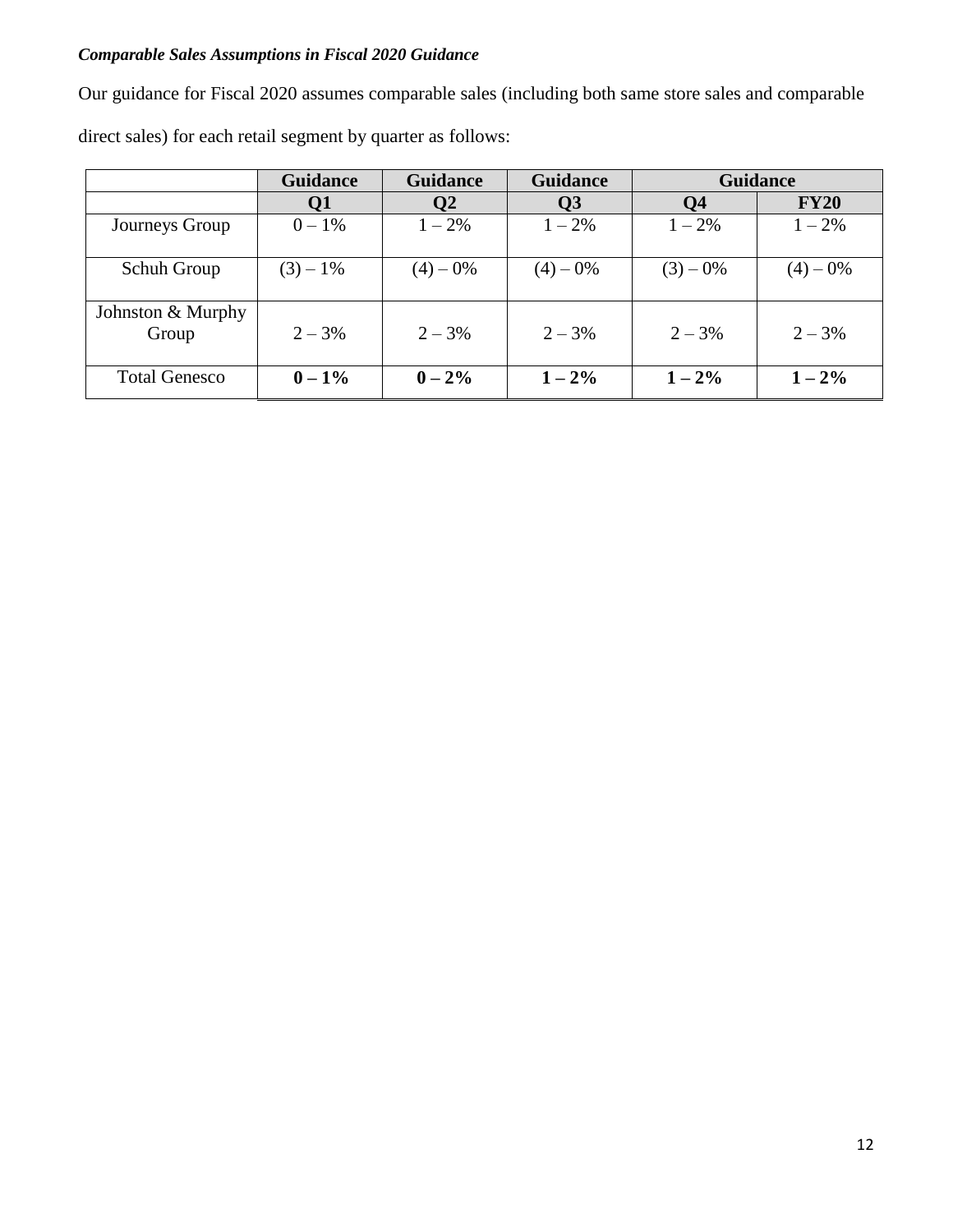# **Cautionary Note Concerning Forward-Looking Statements**

This presentation contains forward-looking statements, including those regarding the performance outlook for the Company and its individual businesses (including, without limitation, sales, expenses, margins and earnings) and all other statements not addressing solely historical facts or present conditions. Actual results could vary materially from the expectations reflected in these statements. A number of factors could cause differences. These include adjustments to estimates and projections reflected in forwardlooking statements, including the level and timing of promotional activity necessary to maintain inventories at appropriate levels; the timing and amount of any share repurchases by the Company; the imposition of tariffs on imported products or the disallowance of tax deductions on imported products; disruptions in product supply or distribution; unfavorable trends in fuel costs, foreign exchange rates, foreign labor and material costs, and other factors affecting the cost of products; the effects of the British decision to exit the European Union, including potential effects on consumer demand, currency exchange rates, and the supply chain; the effectiveness of the Company's omnichannel initiatives; costs associated with changes in minimum wage and overtime requirements; cost associated with wage pressure associated with a full employment environment in the U.S. and the U.K.; weakness in the consumer economy and retail industry for the products we sell; competition in the Company's markets, including online and including competition from some of the Company's vendors in the branded footwear market; fashion trends, including the lack of new fashion trends or products, that affect the sales or product margins of the Company's retail product offerings; weakness in shopping mall traffic and challenges to the viability of malls where the Company operates stores, related to planned closings of department stores or other factors and the extent and pace of growth of online shopping; the effects of the implementation of federal tax reform on the estimated tax rate reflected in certain forward-looking statements; changes in buying patterns by significant wholesale customers; bankruptcies or deterioration in financial condition of significant wholesale customers or the inability of wholesale customers or consumers to obtain credit; the Company's ability to continue to complete and integrate acquisitions, expand its business and diversify its product base; retained liabilities associated with divestitures of businesses including potential liabilities under leases as the prior tenant or as a guarantor of certain leases; and changes in the timing of holidays or in the onset of seasonal weather affecting period-to-period sales comparisons. Additional factors that could affect the Company's prospects and cause differences from expectations include the ability to build, open, staff and support additional retail stores and to renew leases in existing stores and control or lower occupancy costs, and to conduct required remodeling or refurbishment on schedule and at expected expense levels; our ability to eliminate stranded costs associated with dispositions, including the sale of the Lids Sport Group business; our ability to realize anticipated cost savings; deterioration in the performance of individual businesses or of the Company's market value relative to its book value,